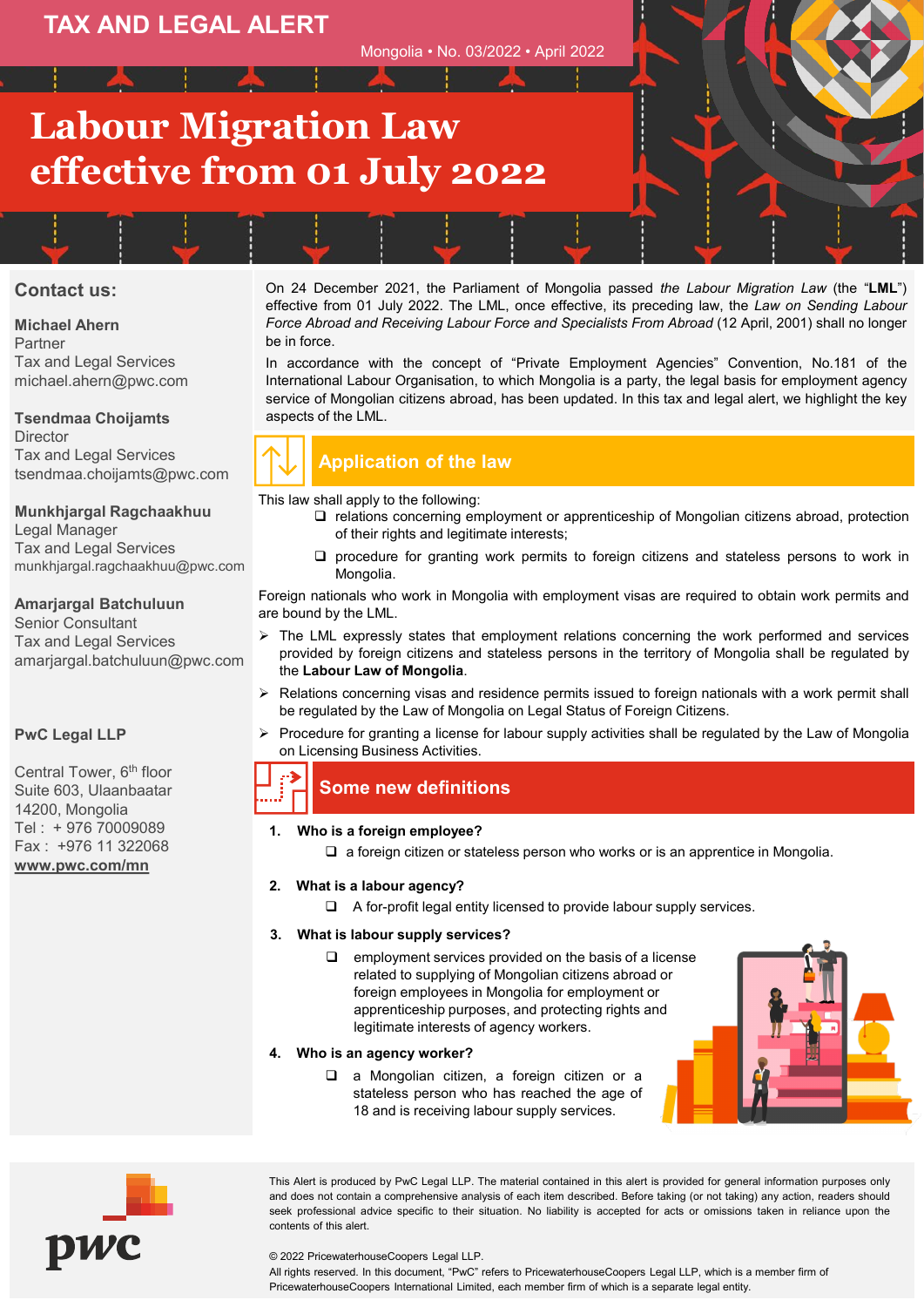## **TAX AND LEGAL ALERT**



**Job positions for foreign employees in Mongolia are classified into, of management, executive and assistant categories for the first time**

Types of positions for foreign employees in Mongolia shall be classified into categories of **management, executive and assistant.**



#### **Management position**

- 1. a general director and/or a CEO of a foreign invested company and a foreign investor or representative of a foreign investor:
- 2. a chairman, a director of a board and/or a CEO of a legal entity; or
- 3. a management position of branches and or representative offices of international and or foreign non-governmental organisations.



# **Executive position**

- 4. employees and volunteers of branches and or representative offices of international and foreign non-governmental organisations;
- 5. specialists to work in science, education, health, culture and sports organisations in accordance with the agreements between Governments and state organisations;
- 6. experts of specialised fields as defined by the Government of Mongolia;
- 7. medical specialist to provide health care and medical services;
- 8. engineers of specialised fields and or equivalent employees from abroad to work in Mongolia, only for the period specified in the investment or development agreements;
- 9. employees of scientific and research organisations, teachers to work at all levels of educational institutions holding a bachelor's degree or higher;
- 10. professional trainers, coaches and specialists to work for cultural and sports organisations.



#### **Assistant position**

- 11. employees with technical and vocational education as certified by a competent authority of the respective country through a certificate, diploma or professional license recognised in Mongolia;
- 12. employees to perform seasonal work in Mongolia for a period of up to 6 months.

## **Inviting foreign employees to work in Mongolia**

- For management and executive positions **numbered 1-8 as above**, an employer submits a request a permit to invite a foreign employee, to the General Agency for Labour and Social Welfare Services ("**Labour Authority**").
- For **job positions numbered 9-12 as above**, an employer is entitled to request a permit to invite a foreign employee if the employer assumes that there is no suitable local candidate after 14 working days of posting a job advertisement in the employment registry database for recruitment.
- $\Box$  The permit to invite a foreign employee confirms that the employer is entitled to employ a foreign employee for the advertised role.
- Labour Authority issues a permit to invite a foreign employee, to the employer, for a period of **3 months** if there is no grounds for rejection**.** The permit can be extended **once for up to 3 months** subject to conditions specified in the LML**.**
- Labour Authority **may use the electronic system** to provide services related to granting a permit to invite foreign citizens and work permits for foreign nationals working in Mongolia.



## **Restricting employers to invite foreign employees**

Labour Authority has a right to restrict an employer to invite foreign employees for a period of **2 years** in the following cases:

- $\Box$  The employer had an employment relationship with a foreign employee with no work permit in Mongolia;
- The employer did not pay remuneration or caused damage to it's foreign employee;



- The employer established unreasonably high requirements for a vacant position in order to hire foreign employees or refused to hire a Mongolian citizen who met the job requirements without reasonable grounds;
- $\Box$  The employer did not fulfill the requirement to post a job advertisement for 14 working days before applying for a permit to invite foreign employees;
- $\Box$  The employer submitted false reports under the LML;
- The employer failed to register foreign citizens with the relevant authority within the period specified in the legislation or failed to fulfill the obligation to return the foreign citizens to their home country within the visa validity period or residence permit;
- $\square$  a work permit of a foreign employee that was sponsored by the employer was revoked in accordance with the LML.